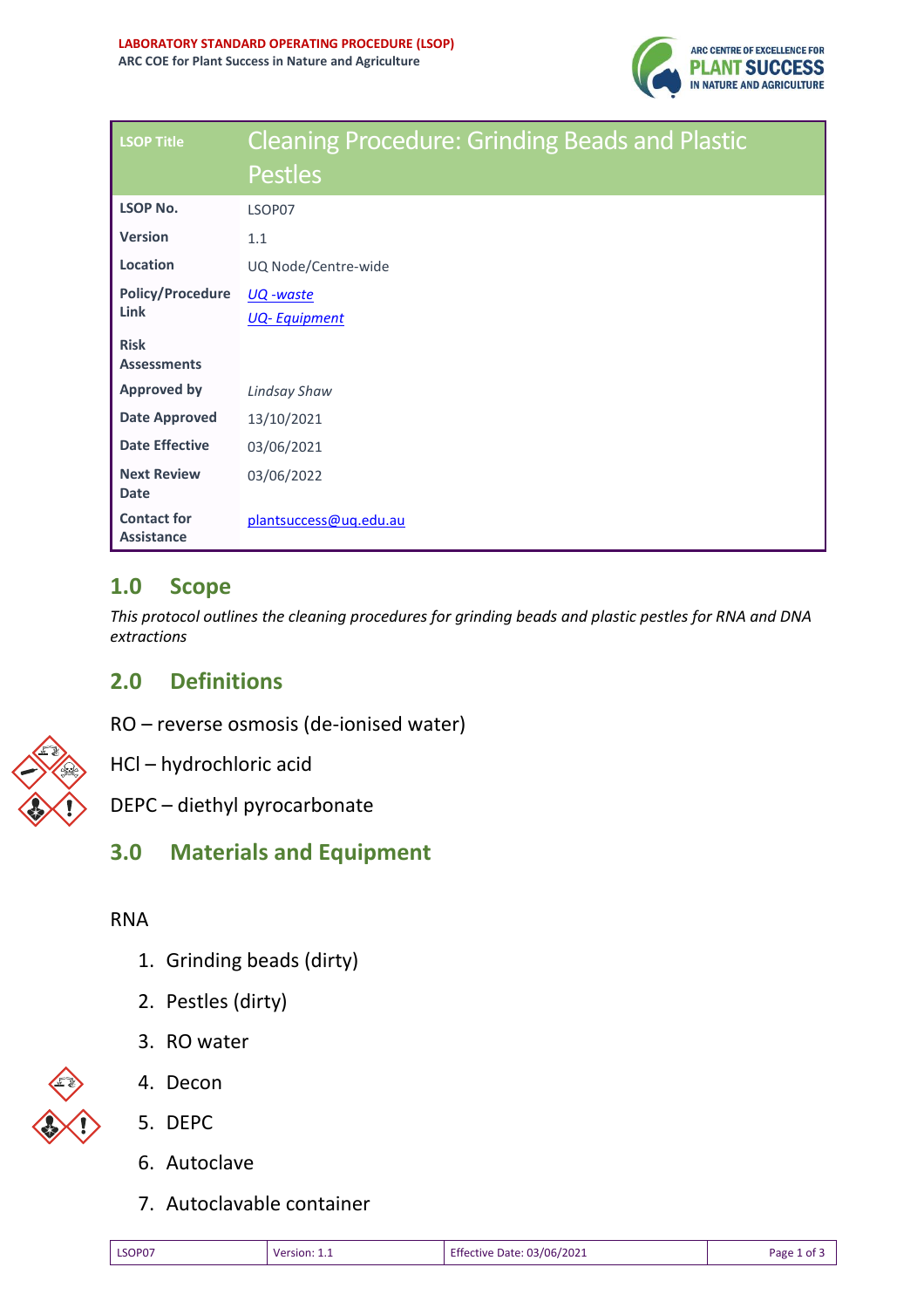DNA

- 1. Grinding beads (dirty)
- 2. Pestles (dirty)



- 3. Decon
- 4. HCl
- 5. Autoclave
- 6. Autoclavable container

# **4.0 Prescribed Actions**

### RNA extraction

- 1. Grinding beads only: put beads straight into water after use (to stop anything from getting stuck on the surface)
- 2. Soak beads/pestles in decon and water for at least 15 min (or overnight), shaking a few times to mix them up.
- 3. Rinse with tap water, then rinse a few times with RO water until there are no suds left.
- 4. Drain as much water as possible from the container.
- 5. Transfer beads/pestles to an autoclavable container, treat the beads/pestles with 0.1% DEPC solution (DEPC destroys RNases) with shaking for at least 1 hour or up to over night (minimize volume of DEPC used as DEPC is expensive)
- 6. Autoclave container as-is, and dry for re-use

*NB: DEPC is safe to dispose of in the sink after autoclaving* 

7. Return clean beads to grinding area, and clean pestles to the shelf where the mortar and pestle sets live.

## DNA extraction

1. Grinding beads only: put beads straight into water after use (to stop anything from getting stuck on the surface)

| LSOP07 | Version: 1.1<br>________ | <b>Effective Date: 03/06/2021</b><br>_____<br>. | Page 2 of 5 |
|--------|--------------------------|-------------------------------------------------|-------------|
|--------|--------------------------|-------------------------------------------------|-------------|